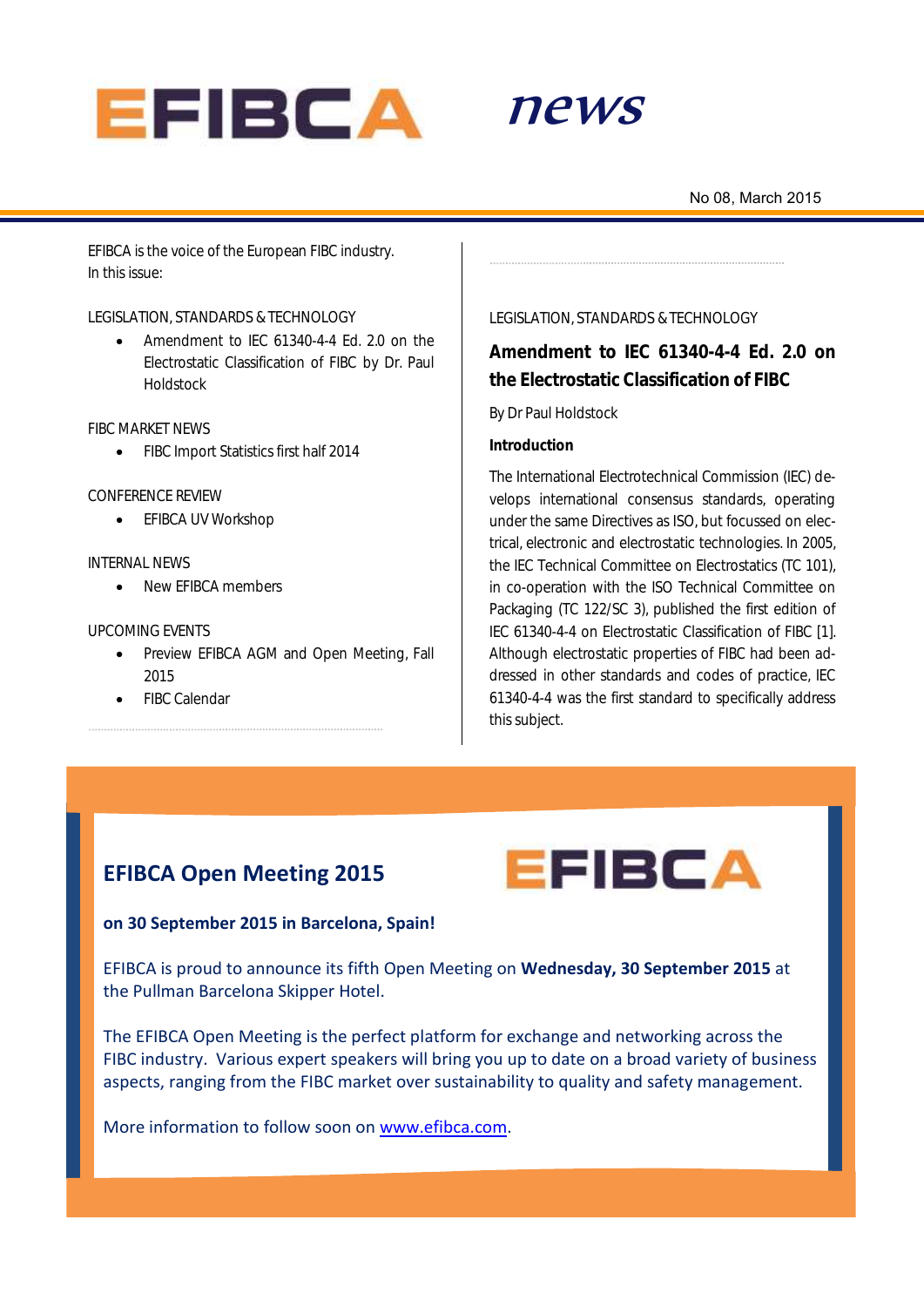A scheme to classify FIBC as Type A, B or C was first proposed by Maurer et al [2] and codes of practice such as CLC R044-001 [3] gave basic guidance on the use of these three types, with some hints on testing. By the mid-1990's, the market for static protective FIBC was well established, and new technologies had been introduced in the form of static protective FIBC that do not require earthing, which we now know as Type D. In 2003, CLC R044-001 was updated and published as CLC/TR 50404 [4], incorporating guidance on the safe use of FIBC of Type A, B, C and D.

## **IEC 61340-4-4 Ed. 1.0**

Although guidance on safe use was now standardised, testing and labelling remained open to the vagaries of manufacturers. Users often found it difficult to compare FIBC from different manufacturers because test methods or parameters were often very different, or presented in different ways on safety labels. In developing the first edition of IEC 61340-4-4, the emphasis was very clearly on addressing these two issues. Test methods for measuring resistance and breakdown voltage and for conducting ignition testing were clearly specified. The standard also specified the essential information required on safety labels to enable users to identify FIBC and understand the level of protection provided.

## **IEC 61340-4-4 Ed. 2.0**

There were some obvious omissions from the first edition IEC 61340-4-4, most notably there was nothing related to the selection and use of inner liners. After fur-

ther consideration in the Technical Committees, a new classification scheme for inner liners was finally agreed and included in the second edition of IEC 61340-4-4, published in 2012. In addition to the new classification scheme for inner liners, the second edition also addressed some issues relating to labelling. In Europe ATEX Directives [5,6] had come into effect and the concept of zoning of hazardous areas and grouping of explosive atmospheres had become well established. The IEC Ex System [7] brought these concepts to the international arena. There was a clear need for the labelling of FIBC to be consistent with the terminology used in ATEX and IEC Ex.

Another issue that needed to be addressed with labelling was the misuse of safety labels by manufacturers to promote non-standard types of FIBC. The classification scheme in IEC 61340-4-4 clearly defines four types of  $F\text{IBC}$  – Type A, Type B, Type C and Type D. However, some manufacturers were labelling their products as CD, D+, etc. The purpose of safety labels is to convey essential information about the FIBC to users, who can easily relate the guidance given in the standard with the type designation. However, how are users meant to relate "CD" or "D+" to the quidance in the standard?

To address all these issues, the second edition of IEC 61340-4-4 updated and revised the specification of safety labels. The first and most obvious change is that the background colour for all safety labels shall be yellow. Next is a change to the terminology used to define the hazardous areas in which the FIBC can be safely



**Figure 1**: Examples of safety labels specified in IEC 61340-4-4 Ed. 2.0. Note: The Type C shown is the old label which has been overhauled.

during filling and emptying operations

D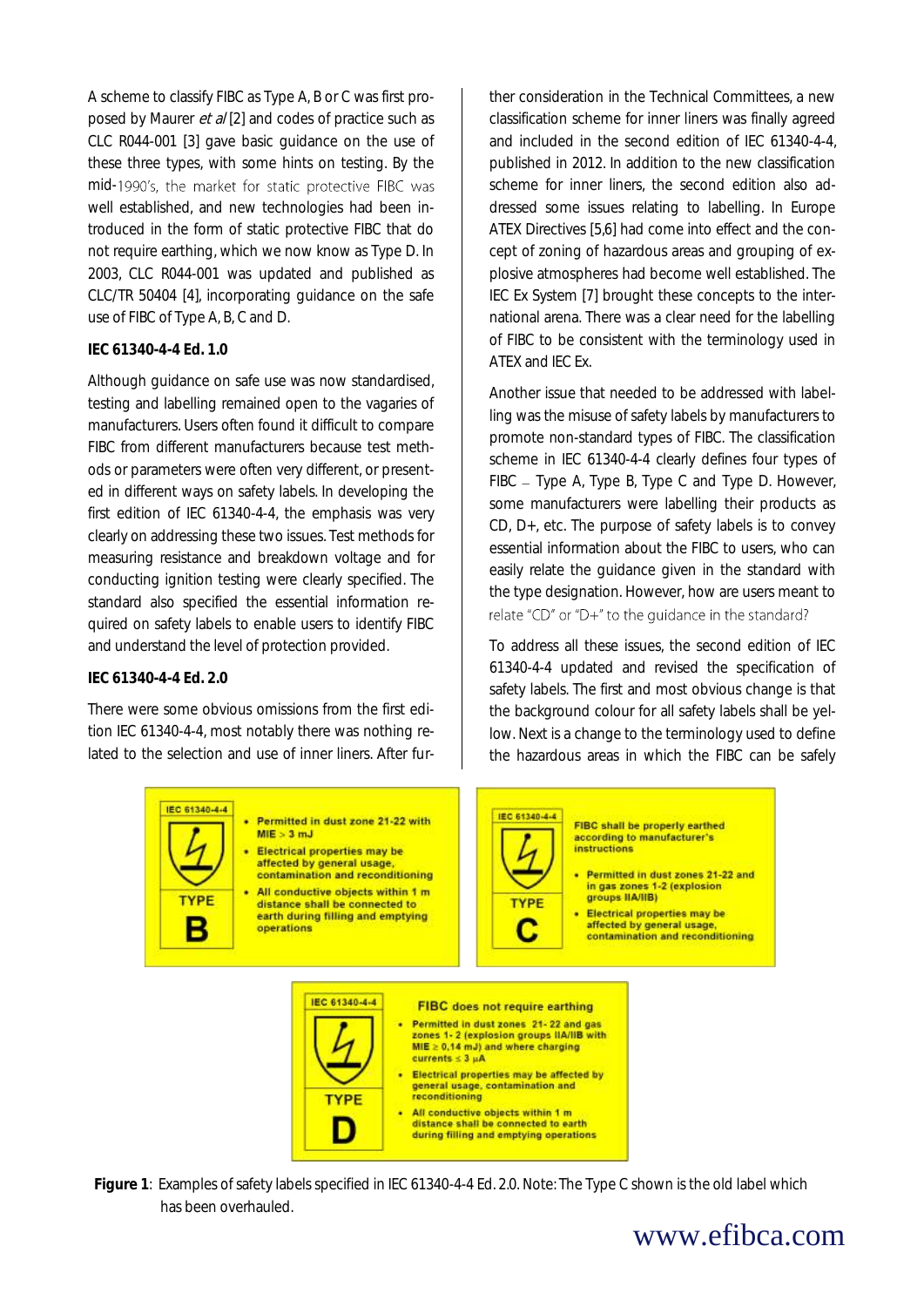used. Zones, gas groups and dust groups, as defined in ATEX and IEC Ex standards, are used to define the safe use areas for the FIBC. The international symbol for equipment providing protection against static electricity shall be shown on the safety labels; i.e. a shield device containing a stylised lightning flash. Finally, the type designation shall be shown, and only Type A, Type B, Type C or Type D are permitted. The second edition of IEC 61340-4-4 expressly prohibits the use of any type designation that is not defined in the standard. Examples of labels complying with the second edition of IEC 61340-4-4 are shown in Figure 1.

for Type C safety labels in the second edition of IEC 61340-4-4.

The problem is that the absence of this phrase from Type C safety labels is being misinterpreted as implying that nearby conductors, including operators and other personnel, do not need to be earthed when using Type C FIBC. This is **VERY DANGEROUS**. Isolated people will become charged by normal, everyday activities. Table 1 shows the body voltages that can arise on people. The data is taken from NFPA 77 [8] and a scientific paper published in the Journal of Electrostatics [9].

| Situation                                | <b>Body Voltage</b> | Reference             |
|------------------------------------------|---------------------|-----------------------|
| Working at a bench                       | 6 kV                | NFPA <sub>77</sub>    |
| Vinyl envelopes for work instructions    | 7 kV                | NFPA <sub>77</sub>    |
| Walking across a vinyl floor             | 12 kV               | NFPA <sub>77</sub>    |
| Work chair padded with polyurethane foam | 18 kV               | NFPA <sub>77</sub>    |
| Polyethylene bag picked up from a bench  | 20 kV               | NFPA <sub>77</sub>    |
| Walking across a carpet                  | 35 kV               | NFPA <sub>77</sub>    |
| Getting out of a car                     | 20 kV               | Pirici <sup>[9]</sup> |

**Table 1**: Body voltages arising on isolated people from normal activities

#### **Amendment**

Since the publication of the second edition of IEC 61340-4-4, another issue relating to labelling has come to light. In Figure 1, it can be seen that the phrase "All conductive objects within 1 m distance shall be connected to earth during filling and emptying operations" is required on safety labels for Type B and Type D FIBC. In the first edition of IEC 61340-4-4, this phrase was required on all types of FIBC. The reason for this is that the electric field from any residual charge on FIBC can induce hazardous voltages on nearby isolated conductors. This phrase reminds users that even though they are using static protective FIBC, they must still follow established codes of practice and earth all conductors when operating in hazardous areas.

When writing the second edition of IEC 61340-4-4, manufacturers of Type C FIBC argued that because there is no significant field from properly earthed Type C FIBC, the phrase does not apply, and should not be included on the safety labels for Type C FIBC. The phrase was, therefore, omitted from the requirements

Isolated people charged to the voltages shown in Table 1 will create sparks if they go to touch any large or earthed conductor. Type C FIBC are essentially conductors and if a charged isolated operator approaches an earthed Type C FIBC, a spark will occur. Even at 6 kV there will be enough energy released in the spark to ignite a typical solvent.



**Figure 2**: Ignition of flammable gas as an isolated person goes to touch a fully earthed Type C FIBC

This hazard has been demonstrated experimentally [10]. Figure 2 shows the ignition of flammable gas as an iso-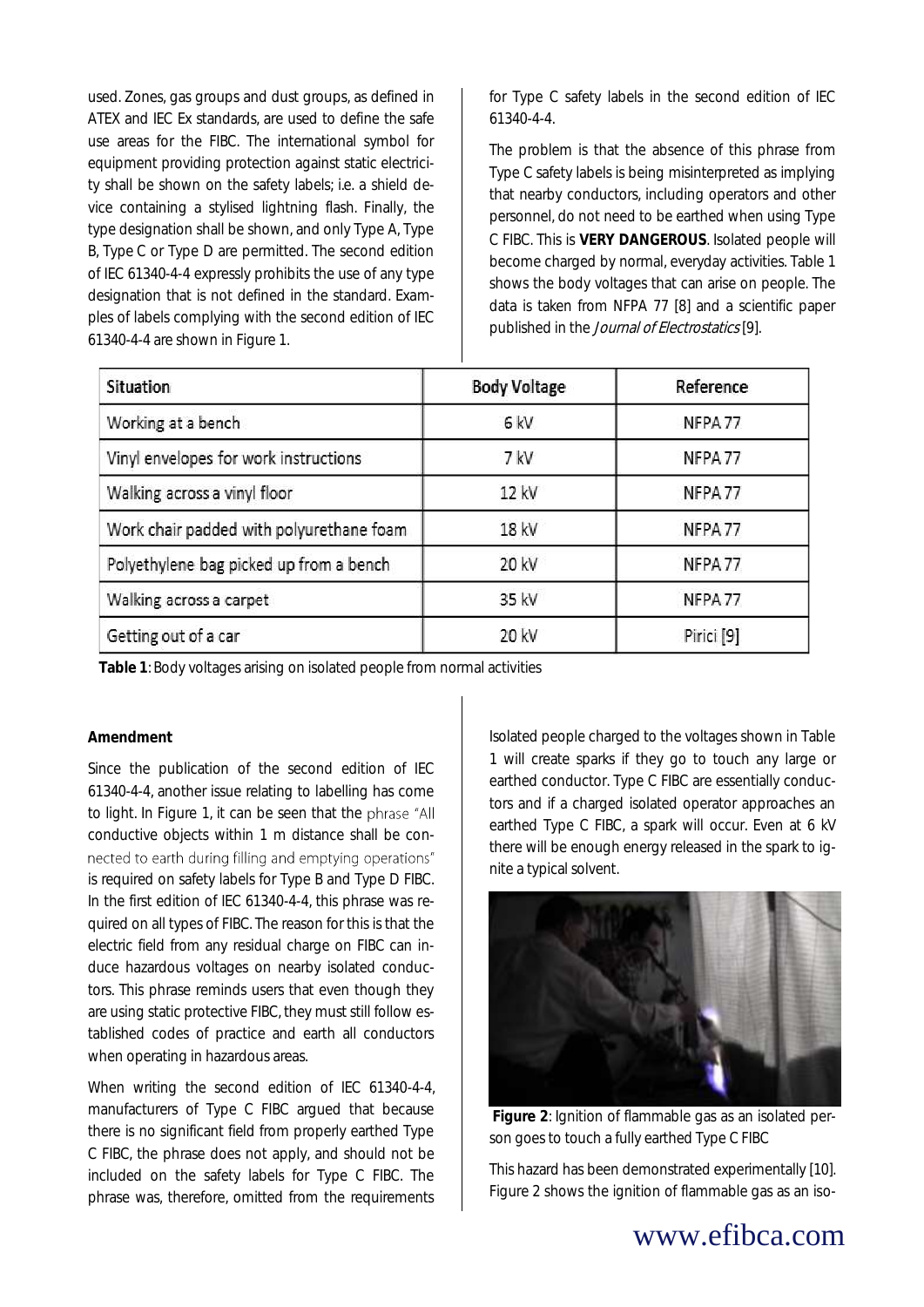lated person goes to touch a fully earthed Type C FIBC. In this experiment, the flammable atmosphere is created using an ignition probe specified in IEC 61340-4-4, and has minimum ignition energy of 0.14 mJ. The operator touching the FIBC is isolated and charged to 7 kV, which as shown in Table 1 can be easily reached through normal activity.

In response to this issue, IEC have approved an amendment to the second edition of IEC 61340-4-4. The amendment makes it clear that all conductors within hazardous explosive atmospheres shall be properly earthed. Conductors include people, Type C FIBC and conductive contents of FIBC, e.g. metal powders, etc. The amendment also makes the following phrase compulsory for all safety labels, including those for Type C FIBC:

# **All conductive objects, including personnel shall be earthed during FIBC filling and emptying operations**

The amendment was approved in IEC by 100% positive vote on 25<sup>th</sup> July 2014 and was published on 11<sup>th</sup> November 2014. The amendment will automatically be included in copies of IEC 61340-4-4 Ed. 2.0 purchased after the amendment publication date. Copies of the amendment can also be purchased separately from IEC or National Standards Bodies.

#### **References**

[1] IEC 61340-4-4 Electrostatics - Part 4-4: Standard test methods for specific applications - Electrostatic classification of flexible intermediate bulk containers (FIBC), IEC, Geneva (2005 & 2012)

[2] Maurer, Glor, Luttgens and Post, Hazards Associated with Propagating Brush Discharges on Flexible Intermediate Bulk Containers, Compounds and Coated Materials, Inst. Phys. Conf. Ser. No. 85, Oxford (1987).

[3] CENELEC Report R044-001, Safety of machinery - Guidance and recommendations for the avoidance of hazards due to static electricity, CENELEC, Brussels (1999)

[4] CLC/TR 50404, Electrostatics  $-$  Code of practice for the avoidance of hazards due to static electricity, CENELEC, Brussels (2003)

[5] Directive 94/9/EC of the European Parliament and the Council of 23 March 1994 on the approximation of the laws of the Member States concerning equipment and protective systems intended for use in potentially explosive atmospheres

[6] Directive 1999/92/EC of the European Parliament and of the Council of 16 December 1999 on minimum requirements for improving the safety and health protection of workers potentially at risk from explosive atmospheres

[7] IEC System for Certification to Standards relating to Equipment for use in Explosive Atmospheres (IEC Ex System)

[8] NFPA 77, Recommended practice on static electricity, NFPA, Boston (2014)

[9] Pirici, Rivenc, Lebey, Malec, Agneray and Cheaib, A physical model to explain electrostatic charging in an automotive environment; correlation with experiments, Journal of Electrostatics 62, pp. 167 - 183 (2004)

[10] Holdstock, Static Protective FIBC - Proposed Amendment to IEC 61340-4-4, 8th World FIBC Congress, Amsterdam (2014)

#### **About the Author**



Dr Paul Holdstock is Technical Services Director at Texene LLC, manufacturer of CROHMIQ® Static Protective FIBC Fabrics. In addition he is Chairman of the IEC Technical Committee on Electrostatics and is responsible for

the development and maintenance of the International Standard for the testing and classification of static protective FIBC.

#### CONFERENCE REPORTS / PREVIEWS

# **EFIBCA UV Workshop in Prague**

Directly following the EFIBCA Annual General Meeting in Prague, 19 delegates attended a workshop dedicated to discussing the challenges posed by damage to FIBC caused by ultraviolet light exposure and weathering. Dr. Daniel Müller of BASF presented from the technical side which chemical means are available to stabilize polymers against harmful weathering factors such as UV light and methods to test durability. Maxence Wittebolle from testing house BVI discussed the evolution of the prevailing testing regime under the ISO for UV Resistance and weathering of FIBC. Finally, Jeffery Quill of Q-Lab discussed the shortcomings of UV resistance test according to ISO 21898:2004 and the need to find a correlation between an FIBC outdoor lifespan and accelerated testing done in labs. Workshop participants discussed and prioritised the top UV- related topics facing the industry. The participants agreed on the need to better understand the correlation between UV lab tests and real weathering in different climate zones in order to find ways to make more reliable lifetime estimations for FIBCs. [a.bouchat@efibca.com](mailto:a.bouchat@efibca.com)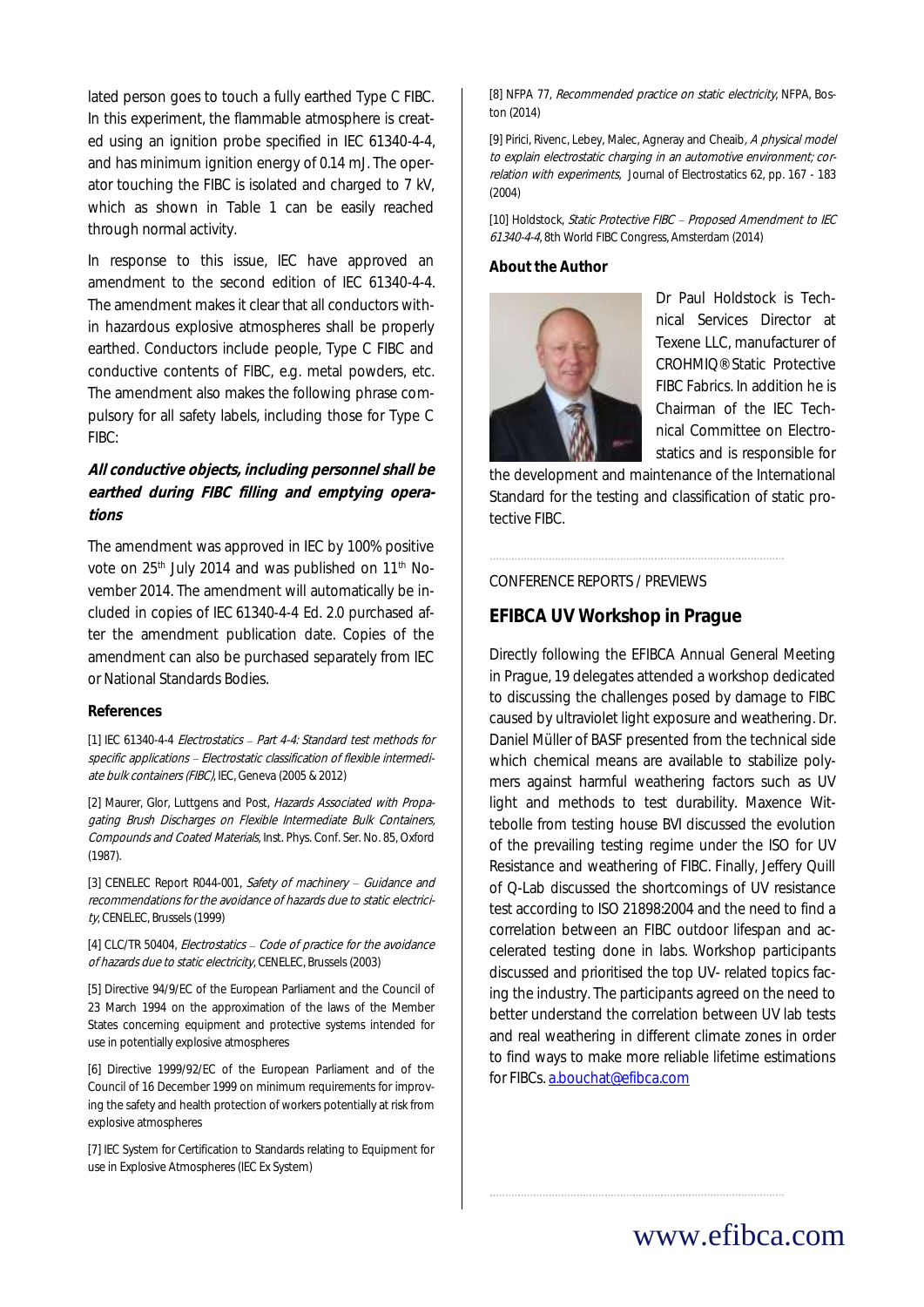#### MARKET NEWS

# **FIBC Import Statistics First Half 2014 - Imports from India overtaking imports from Turkey**

Imports into the EU for the first half of 2014 show a marginal increase of 0.6% to a total of €182 Million in terms of value. A look at the volume based figures for the same period gives a more positive picture. With growth of 4.3% to almost 76 thousand tonnes, the increase in volume shows that the market is growing but apparently at a slower rate than in 2013 (2013 annual growth in KG equalled 8.7%).

Possible explanations for the difference between the value and volume growth rate are the increase of imports from countries with lower production costs and exchange rate fluctuations, i.e. the Euro appreciating with respect other currencies as compared to the same period in the previous year.

A look at the country figures shows that the FIBC market is highly competitive and dynamic. The shift from traditionally strong supplying countries like Turkey to countries with cheaper production, i.e. India and Bangladesh, continues.

#### **Table 1** Total FIBC Imports to the EU

|                                         |        | 1st HY 2014   1st HY 2013 | Growth |
|-----------------------------------------|--------|---------------------------|--------|
| Imports<br>the<br>to<br>EU28 in $m \in$ | 182.4  | 181.4                     | 0.6%   |
| Total<br>Imports to<br>EU28 in 1000 kg  | 75,615 | 72,465                    | 4.3%   |

Source: EFIBCA 2014 (based on Eurostat)

In comparison with the same period in 2013, India has overtaken Turkey and is now clearly the leading supplier of FIBC to the EU28 zone (with 50% import share by quantity and 43% by value). India and Turkey together account for more than 75% of imports.

Still, the competition between the rest of the leading countries is stiff. The figures show especially strong growth of imports from Bangladesh and Serbia. Bangladesh has even overtaken China and is now ranked 3rd of the top 6 exporting countries to the EU. The figures for China and Turkey showed the sharpest decline for the first half of 2014, while Thailand entered the top 6 and Vietnam dropped out of the ranking.

For more details please contac[t a.bouchat@efibca.com.](mailto:a.bouchat@efibca.com)

|                |                   | 1 <sup>st</sup> half (Jan-Jun) 2014     |                                        | 1 <sup>st</sup> half (Jan-Jun) 2013            |                                        | Growth   |
|----------------|-------------------|-----------------------------------------|----------------------------------------|------------------------------------------------|----------------------------------------|----------|
| Rank           | Country           | FIBC exports<br>to the EU<br>$(m \in )$ | Share of total<br>imports to the<br>EU | <b>FIBC</b> exports<br>to the EU<br>$(m \in )$ | Share of total<br>imports to the<br>EU | %        |
| 17             | <b>INDIA</b>      | 77,7                                    | 42,6%                                  | 65,9                                           | 36,4%                                  | 17,8%    |
| 2 ≱            | ITURKEY           | 62,8                                    | 34,4%                                  | 72,9                                           | 40,2%                                  | $-13,9%$ |
| з я            | <b>BANGLADESH</b> | 9,9                                     | 5,4%                                   | 8,3                                            | 4,6%                                   | 18,8%    |
| 4 ≱            | <b>CHINA</b>      | 9,8                                     | 5,4%                                   | 13,3                                           | 7,3%                                   | $-26,0%$ |
| $5\rightarrow$ | <b>SERBIA</b>     | 7,2                                     | 4,0%                                   | 6,0                                            | 3,3%                                   | 21,1%    |
| 67             | THAILAND          | 3,8                                     | 2,1%                                   | 4,2                                            | 2,3%                                   | $-9,3%$  |

**Table 2** Total FIBC Imports from individual countries to the EU28 (value)

Source: EFIBCA 2014 (based on Eurostat) HY = Half Year

no change in rank compared to previous year  $\pi$  up in rank compared to previous year  $\Box$  down in rank compared to previous year